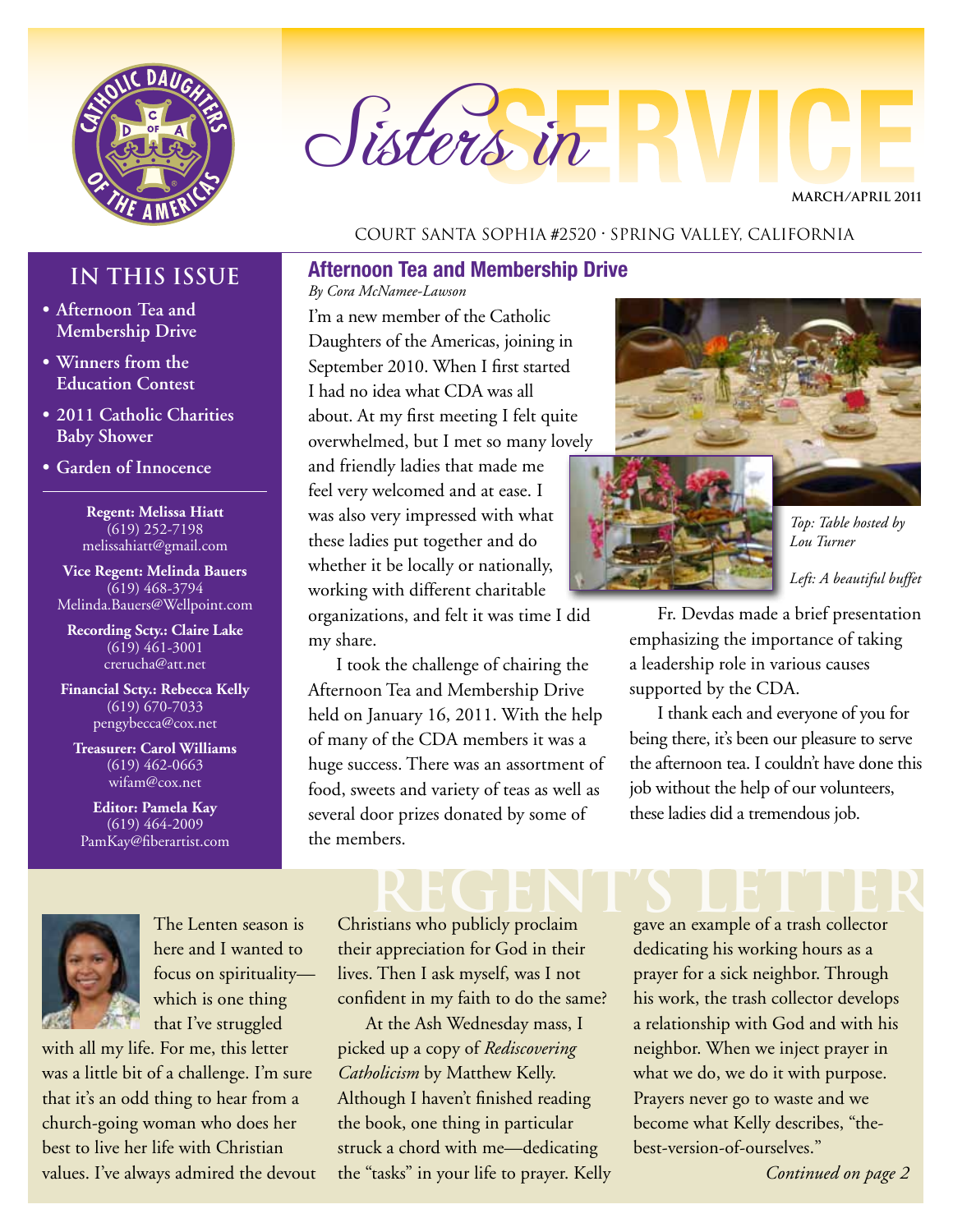#### *Regent's Letter - continued from page 1*

During Lent, we reflect on the great sacrifice of Our Lord, which is why we choose something to sacrifice during the 40 days in his honor. While we tend to sacrifice tangible items like red meat or chocolate, why not sacrifice a "nonpurpose-driven-life" and live in prayer instead?

CDA helps us live a purpose-driven life by giving us the opportunity to help others in God's name. We start and end every meeting with prayer and we dedicate our work to Him. We do not have to publicly proclaim God's involvement in our lives to show that He is with us—we live it. CDA is not a solution to becoming holy, but a mere tool to assist you in becoming all the God created you to be.

I hope you find the time to rediscover your spirituality and pray in whatever way it is most meaningful to you.

In Unity and Charity,

Meliosoffurt

#### **2011 Education Contest - "The Lord is My Light"**

*By Pam Kay*

On Friday, February 25, a group of dedicated judges put their heads together to select the 2011 CDA Education Contest winners. Judges included Fred and Liz Chavez, Shirley Yost and Charles and Anne Moeller. We thank them for their enthusiasm and sensitivity while judging entries. The theme that students wrote essays for or created original artwork for was "The Lord is my Light." All participating students are enrolled at Santa Sophia Academy.

First and second place prizes were awarded in each division. First prize is \$25.00 and second prize is \$10.00.

Artwork was entered in Division 1, which included students in grade 5, and also in Division 2, which includes those in grades 6-7-8. Elise Garcia, grade 5 won first place in Division 1 and Megan McCarthy, grade 7 won first place. The photograph of the 1st place entry in Division 1 is pictured here.

Essays were submitted only in Division 2. The winning essay, as written by 7th grader Hannah Lawson, is printed here.

*Top Right: 1st place Division 1 essay, "The Lord is My Light" by Hannah Lawson.*

*Bottom: 1st place art entries from Division 1 and 2.*



#### **The Lord is My Light**

"The Lord is My Light" means several things to me. It means that the Lord helps me to see right from wrong; similar to how a light bulb helps you see in the dark. It also means that He is there to guide me through hardships and relationships. Lastly, it means that He is a window that brings light to all of my situations, both good and bad. It is a comforting feeling to have the Lord as my light because, like a candle, He is warm and He will always be there, even when I fail to make the right choices.

 My conscience helps me to see right from wrong. It is the light that guides my actions. Following the light will lead to a happy life and a good relationship with God. When I do not follow the light I must repent to God and build up my relationship once more. I strive to follow my light.

 The Lord has been my light and has guided my family through many hardships. The Lord was my light when I was stressed about homework. God was my father's light when he was going through graduate school. He was my mother's light when she had the flu. He was my grandmother's light when she broke her ankle. The Lord has never burned out on us as our light.

 The Lord has brought light to many of my situations. When I found money, he told me to turn it in. I was angry, and He told me to let it go. I was sad, and He lifted my spirits. I am thankful that He is my window, my guide and my friend.

> I believe that the Lord is in each and every one of us. He represents love and compassion. When we recognize that love or compassion in others and ourselves we find the true light inside of everyone. That is what "The Lord is My Light" truly means to me.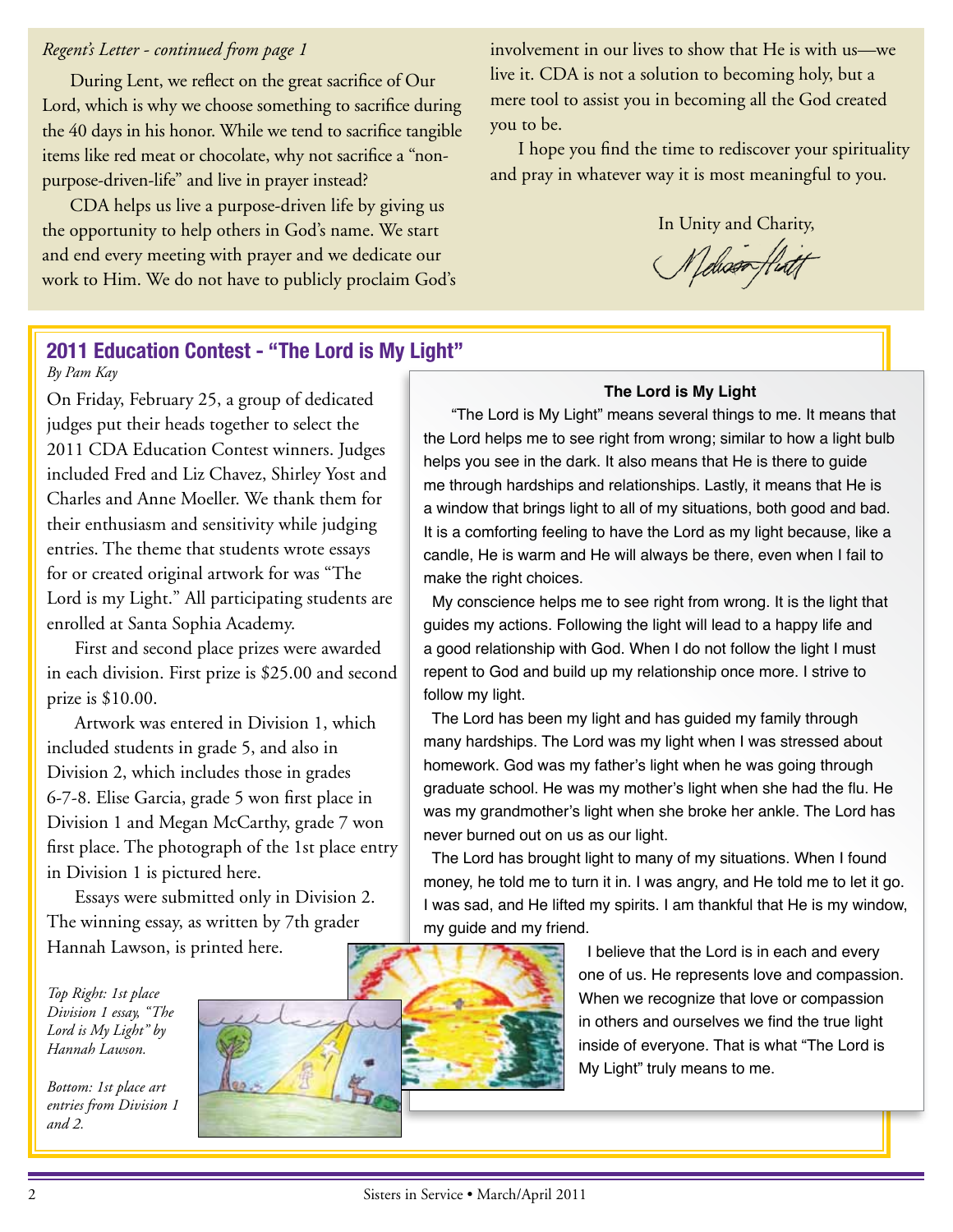### **The 2011 Catholic Daughters of the Americas Catholic Charities' Annual Baby Shower**

*By Anne Havin*

The Catholic Daughters of the Americas Catholic Charities Baby Shower was a complete success! I think this was our best year ever, as a result of very generous donations and the attendance of a special guest, one of Catholic Charities' mothers, as well as our State Representative for the San Diego Diocese, Melody Ciaravino.

I really want to extend a special thanks to our own court and particularly to Dina and Kyle Howard (Sam & Rosa Caeti's daughter and son-in-law) who made a very large contribution of clothes ranging from ages newborn to 2 years. We are eternally grateful to the Howards and all of the other ladies at Court #2520 for graciously donating the best of the best to our mothers and families in need.

On January 29th, we had arrived at Catholic Charities at 9:00 a.m. and it seemed that the schedule was changed to 10:00 a.m. However, this gave us plenty of time to set up before the other Courts arrived. The extra time also gave us an opportunity to meet our special guest and mother. She is a young woman who is married and a mother to 5 children. She appeared to be very courteous, grateful and yet humble. We were delighted to be able to talk about child-rearing stories with our special guest and realized that we, as women, had much in common.

#### **STATE AND NATIONAL NEWS**

#### **The State Convention Project**

this year is to support *Shoes That Fit by collecting* new athletic shoes for school-age children*.* Shoes for children size 10 to adult can be brought to the convention.



*Above: Participating CDA Courts show off their donated items.*

As other ladies started to arrive, more baby clothes, blankets, diapers & toys were set out and everyone met our special guest finding it equally enjoyable exchanging stories. The CDA organizer of the baby shower, Rose Parknaven, thanked everyone for their wonderful contributions and introduced our dignitaries and our guest mother, Halima. Halima spoke about her experience with the Catholic Church through Catholic Charities. Her first baby was born with Downs Syndrome and her family had abandoned her. She turned to the Catholic Church who opened their arms to her with multiple avenues of assistance. She had continually articulated her gratitude to the Catholic Church as if they were her second family in the absence of her birth family. I think about how I had tears in my eyes just listening to her witness.

Congratulations to **Court Immaculata #1854** in San Diego who celebrated their 50th Anniversary this past March!

Thank you to all the members who have so generously contributed to the **Return Address Label National** 

*Below: Anne Havin and Halima, a mother who benefitted from services provided by Catholic Charities.*



I really felt honored to get to know this very special lady. There are many anonymous heroes in this world and we were privileged to meet one of them that day.

After our special guest spoke, Lizzette and Wendy talked about their role with Catholic Charities. A very good question was asked about contributing throughout the year and Lizzette said that as the donations are greatly appreciated the supply only lasts up to 3 months, as the needs are great, especially during these financially difficult times. They would also like to focus on receiving items for babies that are newborn to 1 year as there are other avenues of charities who donate to older children's needs.

All in all, it was a great experience. It is so critical to give to such a worthy cause where women are helping other women and children in need.

**fundraiser**. Your generosity will continue to help CDA support many charities and projects.

Court Checks are only accepted for orders made on the **online CDA store**. Consult your officers prior to ordering.